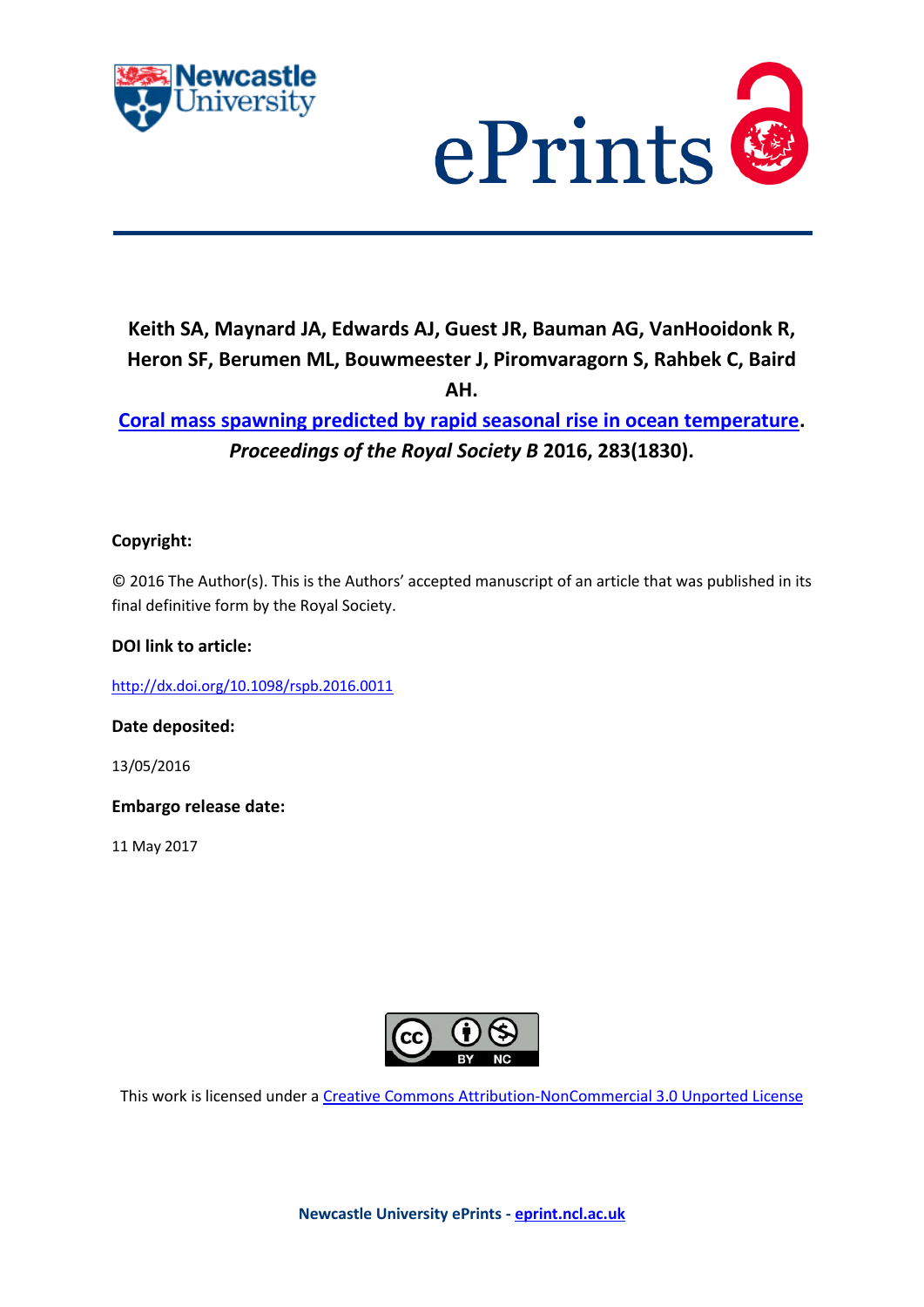# **Coral mass spawning predicted by rapid seasonal rise in ocean temperature**

Sally A. Keith<sup>1,2</sup>, Jeffrey A Maynard<sup>3</sup>, Alasdair J. Edwards<sup>4</sup>, James R. Guest<sup>5</sup>, Andrew G. Bauman<sup>6</sup>, Ruben van Hooidonk<sup>7,8</sup>, Scott F. Heron<sup>9,10</sup>, Michael L. Berumen<sup>11</sup>, Jessica Bouwmeester<sup>11,12</sup>, Srisakul Piromvaragorn<sup>13</sup>, Carsten Rahbek<sup>1,14</sup>, and Andrew H. Baird<sup>2</sup>

1 Center for Macroecology, Evolution & Climate, Natural History Museum of Denmark, University of Copenhagen, Copenhagen DK-2100, Denmark

2 ARC Centre of Excellence for Coral Reef Studies, James Cook University, Townsville, QLD 4811, Australia 3 Laboratoire d'Excellence «CORAIL» USR 3278 CNRS – EPHE, CRIOBE, Papetoai, Moorea, French Polynesia

4 School of Biology, Ridley Building, Newcastle University, Newcastle-upon-Tyne, NE1 7RU United Kingdom 5 SECORE International, 40 Jalan Anjung 5, Horizon Hills, Nusajaya 79100, Johor, Malaysia

6 Experimental Marine Ecology Laboratory, Department of Biological Sciences, National University of Singapore, 14 Science Drive 4, Singapore 117543

7 NOAA Atlantic Oceanographic and Meteorological Laboratory 4301 Rickenbacker Causeway, Miami, FL 33149, USA

8 Cooperative Institute for Marine and Atmospheric Studies, Rosenstiel School of Marine and Atmospheric Science, University of Miami, 4600 Rickenbacker Causeway, Miami, FL 33149, USA

9 NOAA Coral Reef Watch, 675 Ross River Road, Townsville QLD 4817, Australia

<sup>10</sup>Marine Geophysical Laboratory, Physics Department, College of Science, Technology and Engineering, James Cook University, Townsville, QLD 4811, Australia

 $11$ Red Sea Research Center, Division of Biological and Environmental Science and Engineering, King Abdullah University of Science and Technology, Thuwal, 23599-6900, Saudi Arabia

<sup>12</sup>Department of Geology & Carl R. Woese Institute of Genomic Biology, University of Illinois at Urbana-Champaign, Urbana, IL 61801, USA

<sup>13</sup>Center of Excellence for Biodiversity of Peninsular Thailand, Biology Department, Faculty of Science, Prince of Songkla University, Thailand

<sup>14</sup>Imperial College London, Silwood Park, Buckhurst Road, Ascot, Berkshire SL5 7PY, United Kingdom

**ABSTRACT:** Coral spawning times have been linked to multiple environmental factors; however, to what extent these factors act as generalised cues across multiple species and large spatial scales is unknown. We used a unique data set of coral spawning from 34 reefs in the Indian and Pacific Oceans to test if month of spawning and peak spawning month in assemblages of *Acropora* spp. can be predicted by sea surface temperature (SST), photosynthetically active radiation, wind speed, current speed, rainfall or sunset time. Contrary to the classic view that high mean SST initiates coral spawning, we found rapid increases in SST to be the best predictor in both cases (month of spawning:  $\overline{R}^2 = 0.73$ , peak:  $R^2 = 0.62$ ). Our findings suggest that a rapid increase in SST provides the dominant proximate cue for coral mass spawning over large geographical scales. We hypothesise that coral spawning is ultimately timed to ensure optimal fertilisation success.

**KEYWORDS:** phenology, reproduction, biogeography, macroecology, Acropora, Indo-Pacific

**Corresponding author:** Sally A. Keith, CMEC, Natural History Museum of Denmark, University of Copenhagen, Universitetsparken 15, Copenhagen DK-2100, Denmark. Tel. +4553613565. Email[: sally.a.keith@gmail.com.](mailto:sally.a.keith@gmail.com)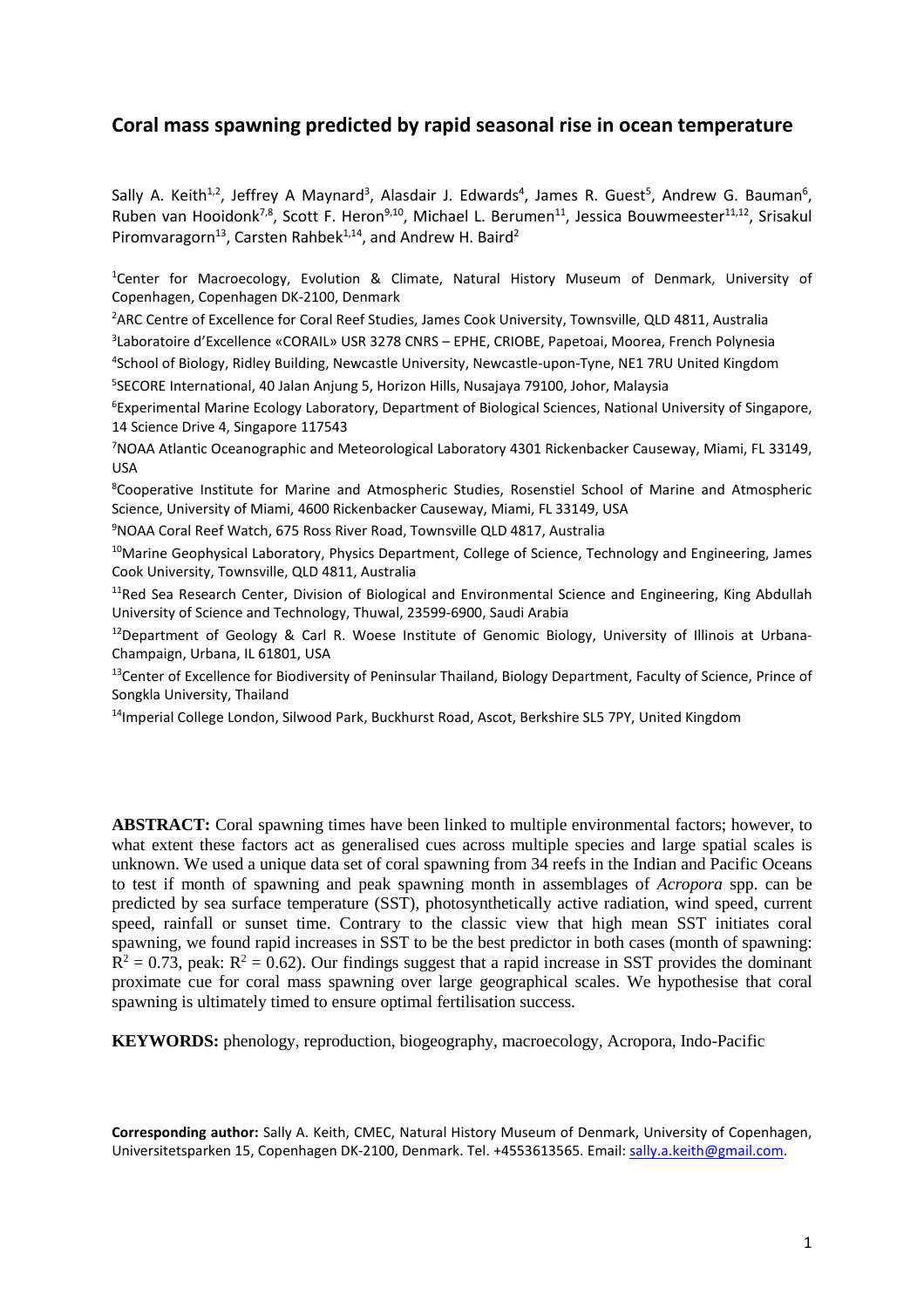#### **INTRODUCTION**

Understanding the distribution of species diversity across the Earth is a fundamental challenge of ecology; however, the underlying processes that generate and maintain these patterns remain unresolved. One way forward is to move beyond an overwhelming focus on adults towards a more concerted effort to understand stages earlier in an organism's life history. Adults often need different resources and environmental conditions to thrive compared with earlier life stages and, therefore, our opportunity to identify important mechanisms is limited if we explore adult requirements alone [1-3]. Moreover, such knowledge is required to solve global conservation challenges more effectively because we must ensure not only adult survival, but also successful reproduction and development, to prevent species sliding inexorably towards extinction.

Successful reproduction depends on timing. Reproductive events have evolved to occur at optimal times for the next generation to survive, often coinciding with the presence of food resources, the absence of predators, or favourable environmental conditions [4]. These conditions can be linked to seasonal changes, which might provide the proximate cue for reproduction to occur. Owing to its dependence on external conditions, phenology (defined as the interplay of life cycle events with environmental conditions) emerges as a key factor to determine species distributions [1]. Temperature is supported strongly as either a proximate cue or mechanistic driver of the timing of life history events in a wide range of species including insects [5], birds [6], fish [7] and plants [8]. However, these studies are concentrated in temperate regions and the extent to which seasonal temperature variations play a role in tropical phenology is speculated to be minimal due to more muted seasonal variations [9, 10], although this speculation remains untested.

Synchronised release of gametes for external fertilisation in the water column is common amongst marine invertebrates with a sessile adult stage [11]; presumably because fertilisation success is greatly diminished when small numbers of colonies spawn because of rapid gamete dilution in the water column [12, 13]. Mass reproductive events, where multiple species release gametes or propagules simultaneously, are hypothesised to offer additional benefits, such as predator satiation [14, 15]. Regardless of the selective advantage, disentangling the proximate cues and ultimate underlying mechanisms that control the timing of such events remains a significant challenge.

Reef-forming corals generate some of the most spectacular mass reproductive events in the world. During the annual "mass spawn", defined by Willis et al., [16] as "the synchronous release of gametes by many species of corals, in one evening between dusk and midnight" on the Great Barrier Reef [GBR; 17], up to 30 species release gametes within hours on a single reef [16] and over 130 species spawn in the week following the full moon in October or November [16, 18]. Individual colonies usually spawn only once each year on a seasonal cycle and gamete maturity is often synchronous within colonies [18]. Seasonality of spawning appears to be strong, even in the equatorial tropics where annual variation in environmental conditions is traditionally considered to be relatively stable [19].

Despite three decades of study, the proximate cues to initiate coral spawning remain controversial. A wide range of environmental factors might play a role in reproductive timing and these may act at both a proximate and an ultimate (or mechanistic) level [14, 16]. The most common hypothesis for corals states that environmental cues work at progressively finer scales to regulate: i) the month of spawning, ii) night of spawning [lunar cues, 20] and iii) the time of spawning (sunset) [21, 22]. Previous analyses of the time of year have been limited to a handful of sites [e.g., 23, 24] and species [25-27] owing to the difficulty of collecting coral reproductive data across a large geographic area.

These limitations have led to inconsistencies in our understanding of the relationship between environmental conditions and spawning times. For instance, the evidence to support temperature as a cue is ambiguous and there are indications that other environmental features could play a role [16, 23, 25, 28]. Mendes and Woodley [25] noted an interaction between spawning times, temperature and monthly mean rainfall, suggesting that coral spawning events were timed to allow gametes to avoid decreased salinity and for larvae to benefit from the subsequent nutrient pulse. Alternatively, in the western Atlantic, spawning was predicted by the rate of change of solar insolation [28]. More recently, van Woesik [24] found the length of the reproductive season and wind speed were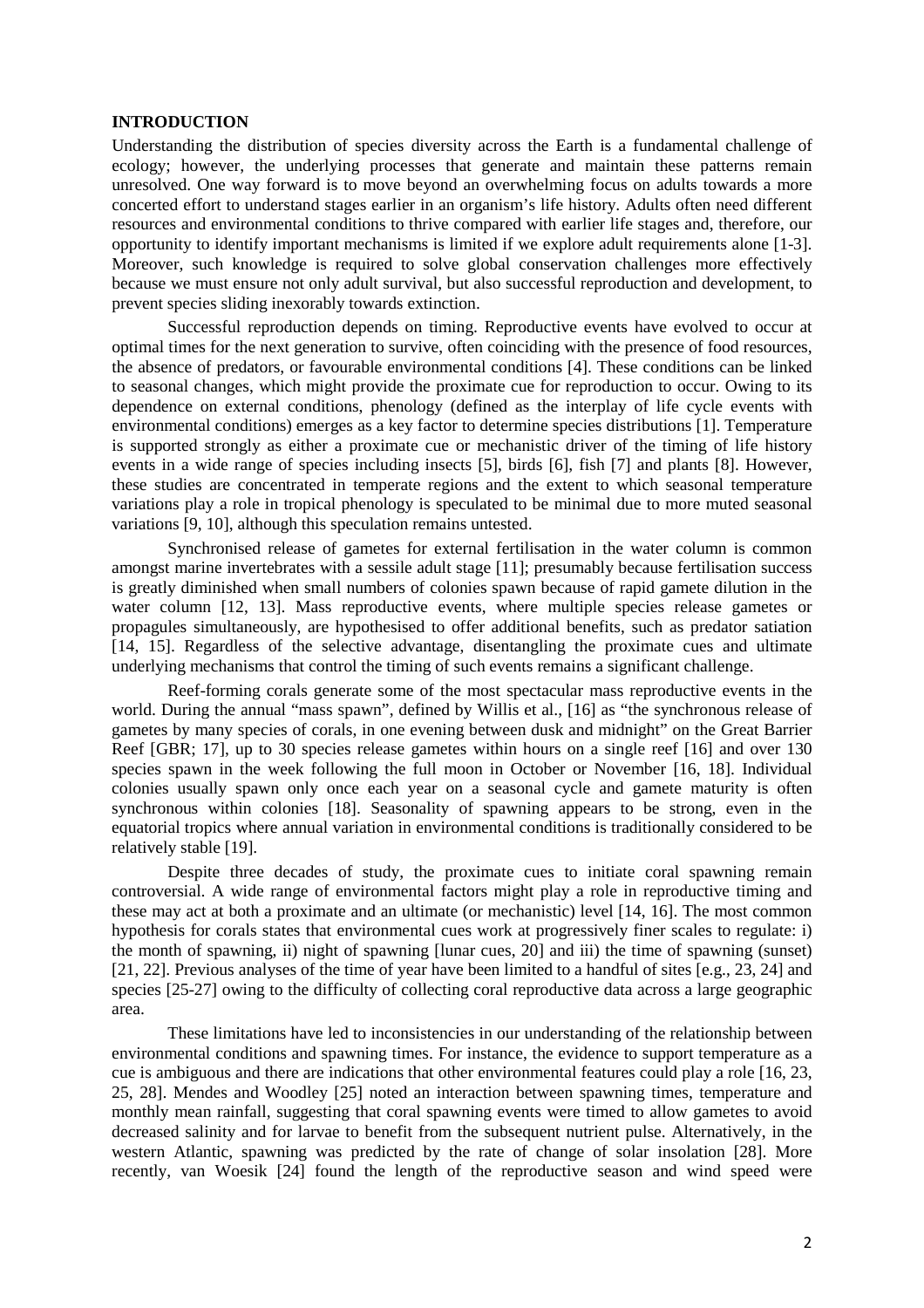correlated, and suggested that spawning times had evolved to avoid high wind speeds that could reduce fertilisation success and larval survival.

It is difficult to reconcile these disparate studies that often use only a small number of environmental variables, a limited number of sites or species, or pool species with very different life history patterns. Moreover, competing hypotheses tend to be tested independently, which makes their relative importance difficult to assess. Consequently, conclusions are often based on weak statistical inference and generally applicable cues remain elusive.

Macroecological approaches, which search for generalisable explanations for ecological phenomena, offer a way to test whether hypothesised cues apply across multiple species and regions. Here, we determine the extent to which coral spawning months and peak spawning month can be predicted by environmental conditions at 34 reefs throughout the Indian and Pacific Oceans ('Indo-Pacific' throughout) for assemblages of *Acropora* – the most speciose coral genus [~150 species, 29]. Specifically, we test the predictive capability of photosynthetically available radiation (PAR), sea surface temperature (SST), rainfall, wind speed, current speed and sunset time. All of these variables have been hypothesised previously to influence the month of coral spawning (see Methods for further details).

# **METHODS**

# **Data collection for timing of spawning**

The *Acropora* genus dominates coral cover and abundance in almost all shallow water habitats throughout the Indo-Pacific and plays a key functional role in coral reef ecosystems of the region. In addition, *Acropora* species have very similar reproductive biology [30], and therefore, are expected to respond similarly to environmental cues. *Acropora* species are hermaphroditic broadcast spawners that usually have a single gametogenic cycle per year and egg size on release is remarkably consistent within the genus, ranging from between 575 to 600 μm diameter (coraltraits.org). The reproductive stages of *Acropora* colonies were determined at 34 reefs throughout the Indo-Pacific between 2000 and 2012, encompassing a total of 99 *Acropora* species. Of these reefs, 28 were sampled on sufficient occasions to be confident of the presence or absence of spawning in each month throughout the year (Fig. 1, Table S1 in Supporting Information). Peak spawning month could be reliably identified at 28 reefs (overlap of 22 reefs with season).

The reproductive condition of all *Acropora* colonies encountered during 40 min haphazard swims at each site was established by breaking small sections of coral branches (colonies generally recover in <2 weeks) to expose the developing oocytes. Three reproductive conditions were defined based on the colour of the oocytes following Baird *et al.* [30]: mature - oocytes pigmented; immature - oocytes white; empty - oocytes too small to see in the field or absent. Colonies with mature oocytes were assumed to have spawned in the calendar month they were sampled, colonies with immature oocytes were assumed to have spawned one month post-sampling [30]. These data generated a binary variable of "spawned" or "not spawned" for each species across months and reefs. We also determined a second binary variable of peak spawning, defined as the month in which the highest proportion of colonies were mature or data in a single month revealed that >50% sampled coral colonies had mature oocytes.

#### **Environmental predictors**

In total, eight environmental predictors were selected for inclusion in a predictive model. The monthly mean values of five environmental variables were considered potential predictors of spawning in the *Acropora* based on the reproductive synchrony literature: SST; rainfall; wind speed; current speed and difference in sunset time (Table S2). Although monthly means often represent plant phenology poorly [9], *Acropora* corals are constrained to spawn at a certain point of the lunar phase [30], so monthly means match the resolution of coral spawning season data. To capture cumulative energy, hypothesised to be a phenological cue for a variety of taxa, we followed van Woesik *et al.* [28] and summed PAR over the 10 months prior to the target month (Table S2). We also considered the rate of change in SST and PAR between months and normalised these values within reefs by subtracting the previous month from the target month, and dividing this by the range for that reef.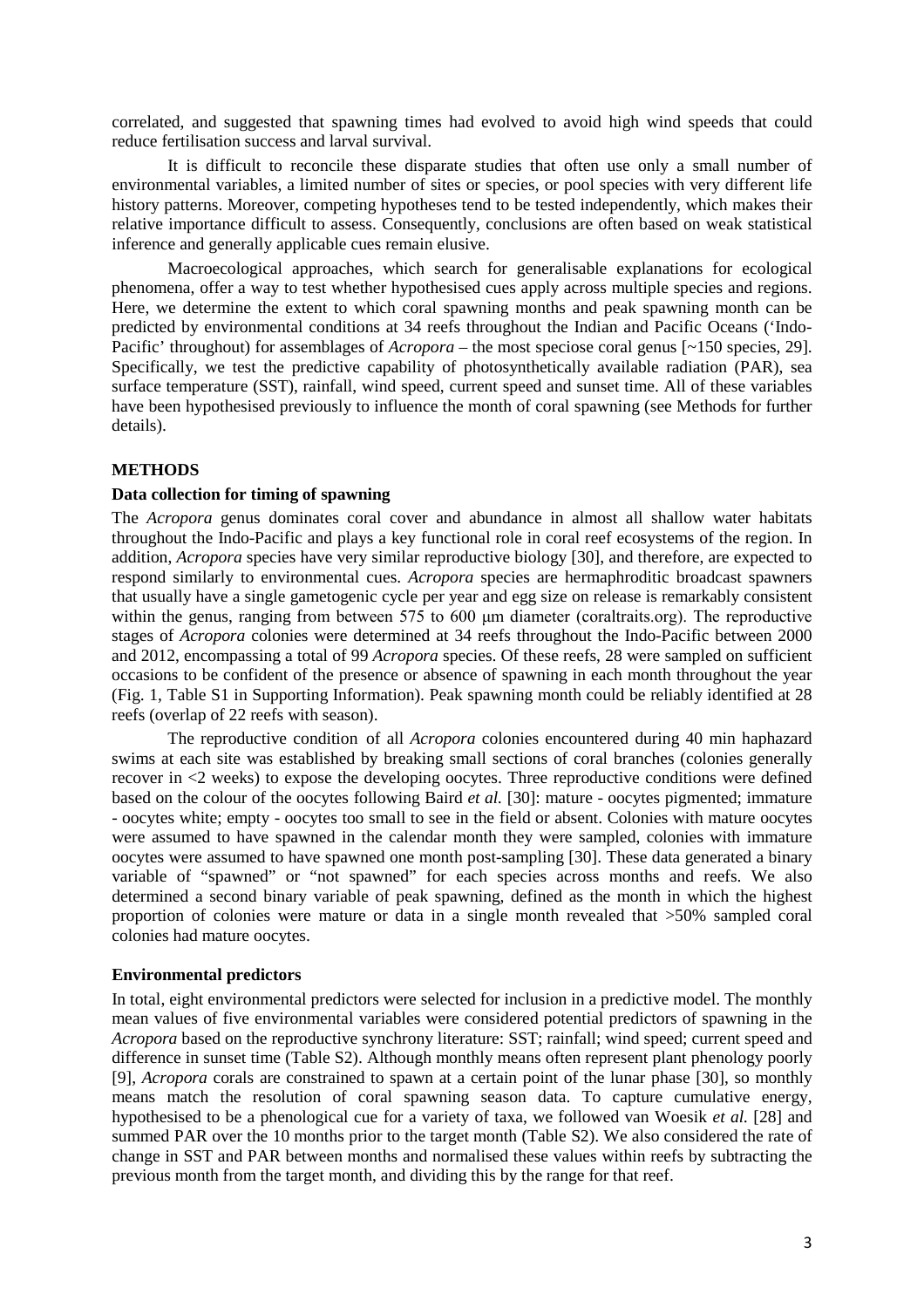

**Figure 1.** Location of sampled reefs across the Indo-Pacific with month of peak spawning indicated by colour. ND = no data for peak spawning month, reef included in month of spawning model only. One reef in French Polynesia (17.56°S, 149.70°W, eastern Pacific) has been moved for plotting.

SST ( $^{\circ}$ C), wind speed (10 m above surface), and rainfall rates in mm hr<sup>-1</sup> were obtained from the Tropical Rainfall Measuring Mission's (TRMM) at a 0.25° (~25 km) spatial resolution. Monthly current speed data in m s<sup>-1</sup> were downloaded from Ocean Surface Current Analyses Real-time [OSCAR; 31] at a spatial resolution of  $1^{\circ}$  (~100 km). PAR data (Einsteins m<sup>-2</sup> day<sup>-1</sup>) were obtained from the Moderate Resolution Imaging Spectroradiometer (MODIS) aboard NASA's Aqua satellite. We used the monthly climatology for 2003-2014 at 4 km resolution. For further detail on environmental data, see Appendix S1.

Environmental variables were normalised and centred with a mean of zero and standard deviation of one to facilitate comparison and interpretation of regression coefficients (except mean SST, which was standardised within sites). Current speed was square root transformed. Normalised variables were checked for multicollinearity using Pearson's correlations with a cut-off of >0.6 or a variance inflation factor (VIF) >2.5 within the initial GLM (see "Statistical analysis"), and visually inspected to rule out non-linear relationships. In the case of collinear variables, one was removed on the basis that (a) it was collinear with the highest number of other variables, or (b) it was less interpretable biologically.

### **Statistical analysis**

To determine the extent to which environmental variables were able to predict months of *Acropora* spp. spawning, we fitted generalised linear models (GLM) with a binomial error structure (spawned/not spawned) and logit link function. Initially, GLMs were fitted separately for each predictor variable to determine whether a linear or quadratic function best captured the relationship with spawning i.e.,  $>3 \Delta$  Bayesian Information Criterion ( $\Delta$  BIC). We generated a full GLM with the same error structure that included all environmental variables to test GLM assumptions. To ensure spawning predictors were generalisable regardless of the time of year and geographical location, we included month and reef as random effects in a generalised linear mixed model (GLMM). This was necessary to account for non-independence of data because our sampling design had a hierarchical structure and the data were over-dispersed.

We performed model selection on the GLMM by testing all combinations of variables, including biologically plausible interactions, after the steps above to find the best set of models as indicated by BIC. Models that were within 3  $\triangle$ BIC of the best model were averaged [32]. We calculated 95% confidence intervals on full model coefficients with shrinkage for variables included within the averaged model and interpreted predictor variables with intervals that did not overlap zero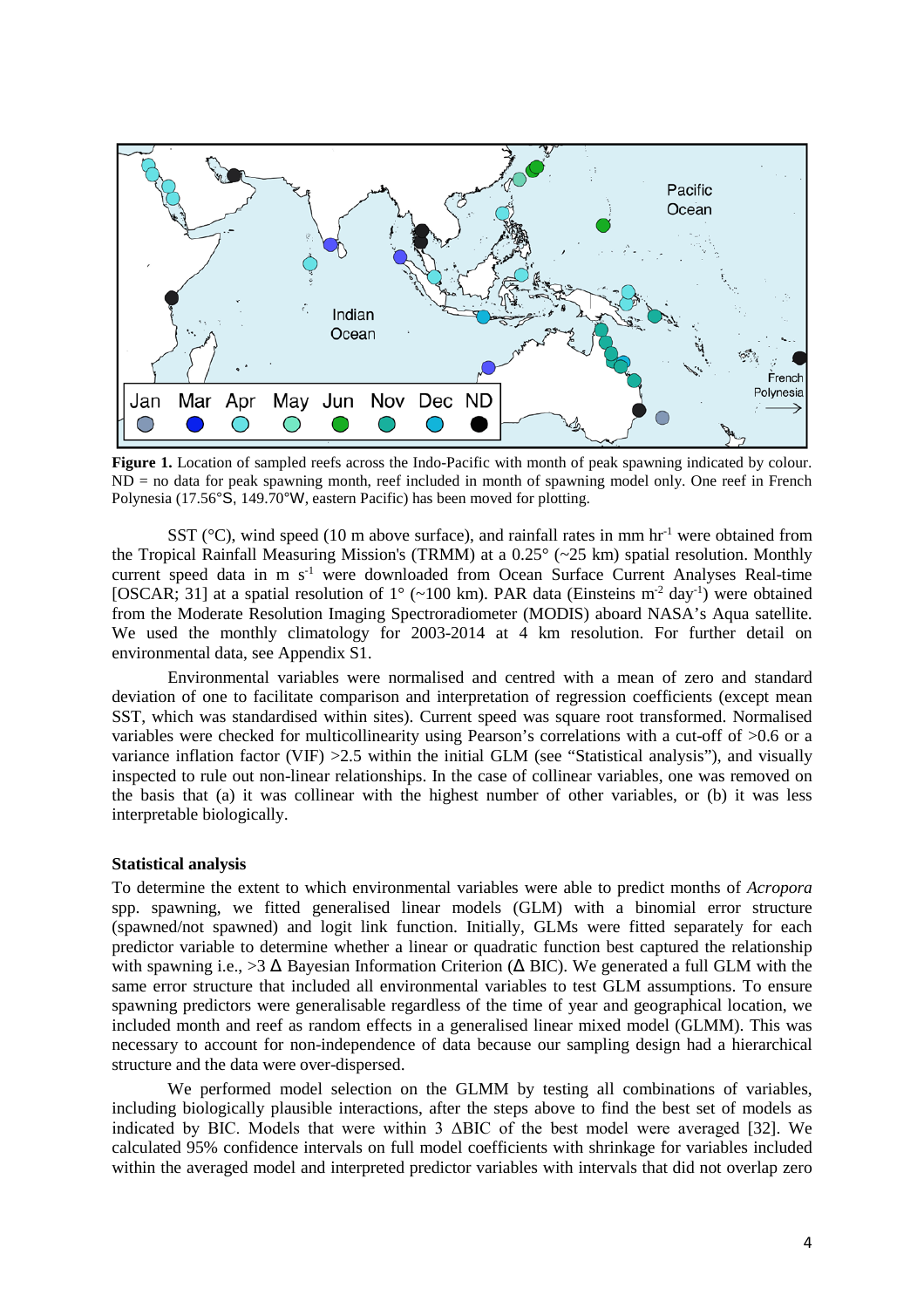as contributing significantly. Response plots were generated for each of these significant modelaveraged variables. We report the marginal  $\mathbb{R}^2$ , which gives the proportion of variation in the data explained by the fixed effects alone, and conditional  $\mathbb{R}^2$ , which further includes the contribution of random effects [33].

The above workflow was repeated for peak spawning month with two exceptions. Because our peak spawning data contained many samples with a value of zero, we used a complementary loglog link function to better capture the error structure of our data [32]. Secondly, reef was not included as a random effect because one "success" only was available for each reef.

All analyses were performed in R ver. 3.1.1 [34] with the lme4 v.1.1-7 [35], and MuMIn v.1.14.0 [36] packages.

# **RESULTS**

# **Spatiotemporal pattern of spawning**

Number of months during which *Acropora* spp. assemblages were spawning was highly variable, ranging from two to nine months across the geographical extent. The highest number of spawning months was found in Thailand, which was split across two seasons. The shortest spawning durations were in Indonesia, New Caledonia and the Red Sea. A clear separation in the month of spawning was evident between the northern and southern hemispheres because spawning tended to occur from spring to early summer in each hemisphere, and peak spawning was concentrated in April and November, respectively (Fig. 2).

Peak spawning occurred in regional clusters. Throughout the majority of the Indo-Australian Archipelago (excluding the Solomon Islands), the Andaman Sea and across the Indian Ocean and in the Red Sea, the peak month of spawning was in March or April (Fig. 1). In the north western Pacific, including Japan, peak spawning was in June (Fig. 1). In the south and central Pacific, including the GBR, peak spawning was predominantly in November (Fig. 1). In the western Pacific, peak spawning appears to occur later into the spring season at sites progressively further away from the equator e.g., the Philippines into Japan and along the east coast of Australia to Lord Howe Island (Fig. 1).



**Figure 2.** Months of spawning (black line) and peak spawning month (red dot) for all reefs. Reefs are ordered by latitude: outer line is the most southerly reef, inner line is the most northerly reef. Inset photo is a spawning *Acropora* colony (photo credit: A. Chelliah).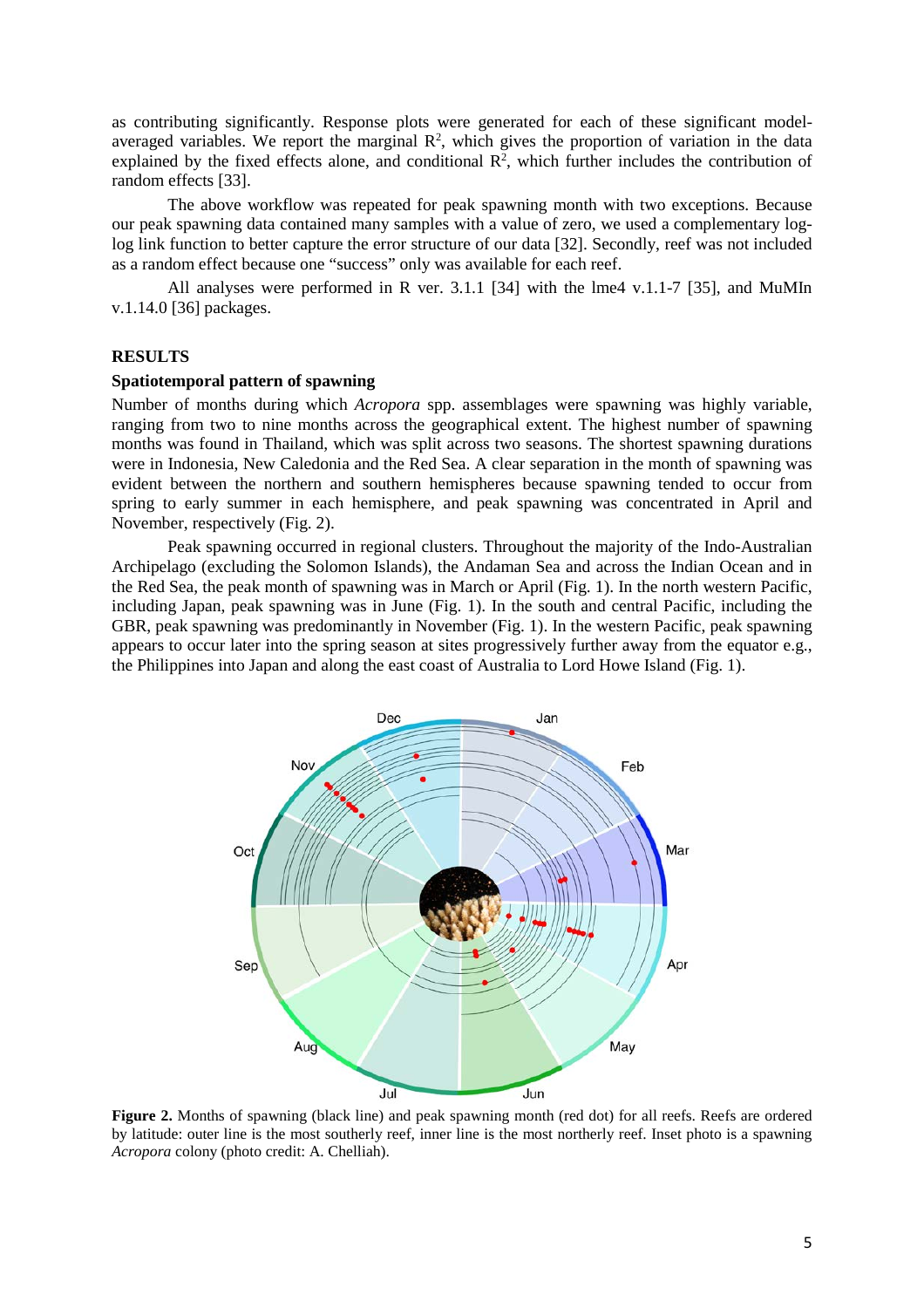### **Environmental predictability of coral spawning**

Relative change in PAR had a strong collinear effect in the model (VIF  $> 2.5$ ) and was removed from further analysis. It was not highly correlated with any one variable, as indicated by the Pearson correlation coefficients, and therefore its effect was unclear (Table S3). To ensure the importance of this variable was not hidden by correlations with other variables, we created a model with PAR relative change as a single predictor. This model was not significantly better than the intercept only model. Model assumptions were met for the GLM. Wind speed was best fitted by a quadratic function, whilst all other terms were best represented with linear functions.

# *Spawning months*

SST relative change and monthly mean wind speed were selected in each of the two best models; only one model included monthly mean SST. These two models were subsequently averaged because they could not be differentiated (i.e., were <3 ΔBIC apart). Relative change in SST contributed positively and most strongly to the averaged model ( $\beta$  = 1.65; 95% C.I. lower = 1.16, upper = 2.13; Table 1). Specifically, the probability of spawning was high in months when SST had risen rapidly (Fig. 3a). Spawning was also associated with intermediate wind speed (*βlinear* = -19.11; 95% C.I. lower*linear* = - 31.97, upper*linear* = -6.26; *βquadratic* = -17.91; 95% C.I. lower*quadratic* = -28.74, upper*quadratic* = -7.08; Table 1, Fig. 3b). By contrast, the contribution of monthly mean SST to the averaged model was unclear, with confidence intervals that overlapped zero ( $\beta$  = 0.07; 95% C.I. lower = -0.26, upper = 0.40; Table 1), which we interpreted as indicating SST monthly mean did not contribute significantly. The best model, which included relative change in SST, monthly mean SST and monthly mean wind speed, explained 55% of the variation in the data with environmental predictors alone, and 73% when reef and month were included as random effects (marginal  $R^2 = 0.55$ , conditional  $R^2 = 0.73$ ). The actual (as opposed to relative) magnitude of the change in SST is shown in Figure S3.

**Table 1.** Model-averaged coefficients (with shrinkage) and 95% confidence intervals. Coefficients with confidence intervals that do not overlap zero are bolded.

|                         |                     | lower 95%  | upper 95%  |
|-------------------------|---------------------|------------|------------|
|                         | $\beta$ coefficient | confidence | confidence |
|                         |                     | interval   | interval   |
| spawning season         |                     |            |            |
| (Intercept)             | $-1.47$             | $-2.35$    | $-0.6$     |
| <b>Wind speed</b>       | -19.11              | $-31.97$   | $-6.26$    |
| Wind speed <sup>2</sup> | $-17.91$            | $-28.74$   | -7.08      |
| <b>SST change</b>       | 1.65                | 1.16       | 2.13       |
| SST monthly mean        | 0.07                | $-0.26$    | 0.4        |
| peak spawning month     |                     |            |            |
| (Intercept)             | $-4.25$             | $-5.54$    | -2.96      |
| <b>SST change</b>       | 1.72                | 1.04       | 2.4        |
| Current speed           | $-0.24$             | -0.83      | 0.36       |

Regardless of environmental conditions, spawning was most likely in the months of April and May, and least likely in the months of August and September, indicated by the offset from the intercept of the random effect groups (Fig. S1a). In addition, there was a higher baseline likelihood of spawning at three reefs, two of which were located in Thailand where spawning occurred in six or seven different months, and one in the Solitary Islands on the eastern coast of Australia where spawning occurred every month from January to April (Fig. S1b).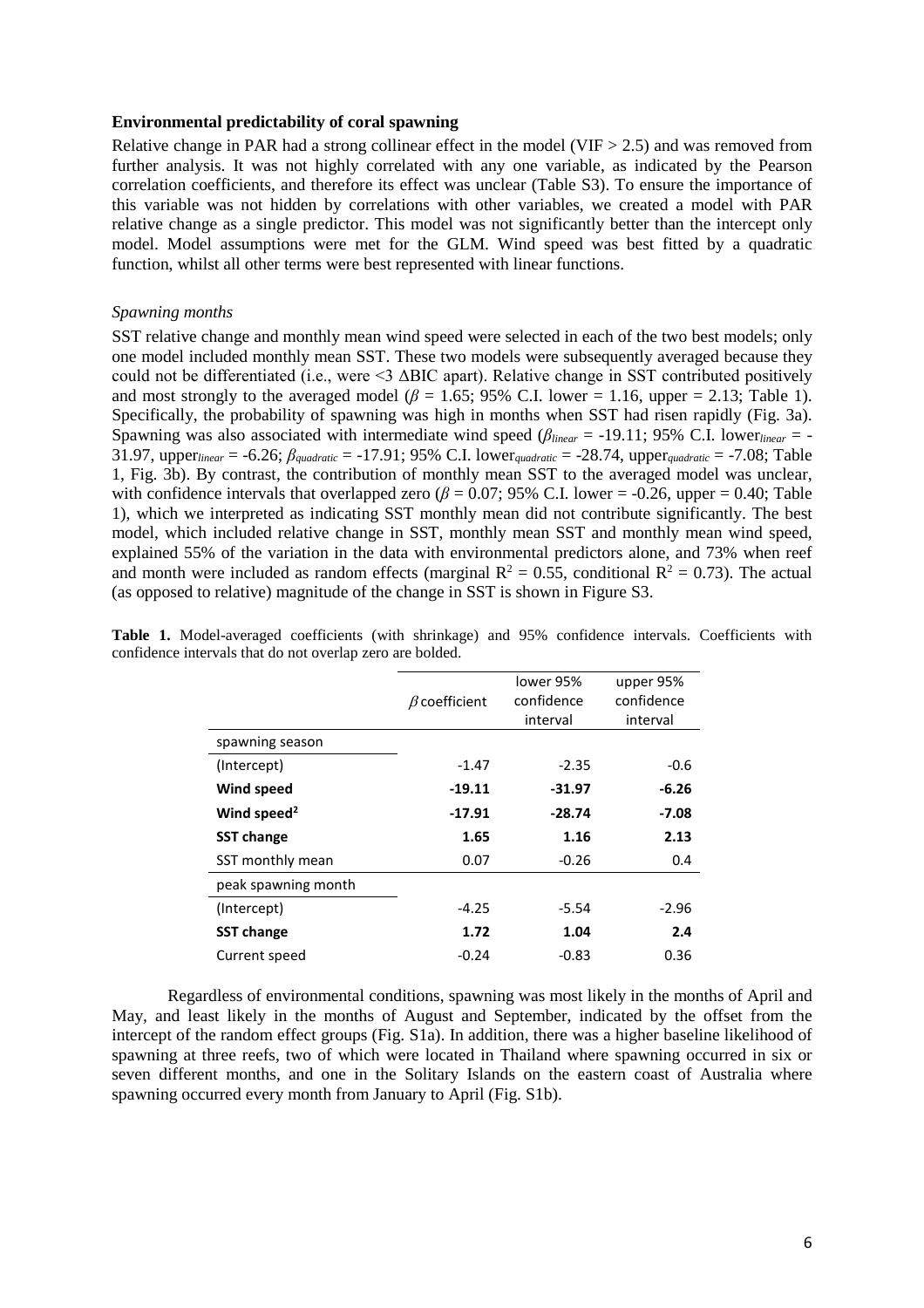### *Peak spawning month*

SST relative change was selected for both models in the averaged set, and one model also included monthly mean current speed. Relative change in SST contributed strongly to the averaged model ( $\beta$  = 1.72; 95% C.I. lower  $= 1.04$ , upper  $= 2.40$ ; Table 1). Similar to the month of spawning model, the probability of spawning was high in months when SST had risen rapidly (Fig. 3c). Current speed was also included in the model-averaged set but was weak and the direction of the relationship was unclear, with 95% confidence intervals that overlapped zero  $(\beta = -0.24; 95\% \text{ C.I.}$  lower =  $-0.83$ , upper  $= 0.36$ ; Table 1), indicating a lack of significant contribution to the averaged model. The best model, which included both variables, explained 44% of the variation in the data with the environmental predictors alone, and 62% when reef and month were included as random effects (marginal  $R^2 = 0.44$ , conditional  $R^2 = 0.62$ ). Regardless of environmental conditions, the random effect of month indicated that peak spawning was more likely in the months of April, June and November (Fig. S2).



# **DISCUSSION**

Environmental conditions required to initiate and optimise reproductive events are an essential determinant of biodiversity. Understanding these requirements and the spatial pattern of phenological events is necessary to address global conservation challenges through highlighting potential vulnerabilities across species' life stages. Here, we show that spawning across 99 *Acropora* spp. (the most speciose coral genus) is synchronous over very large spatial scales throughout the Indo-Pacific and all reefs in our dataset experienced multi-specific spawning events [30]. Month of spawning and peak month of spawning for *Acropora* coincided with the largest month-to-month increase in sea surface temperature (SST). Intermediate wind speeds also contributed to the prediction of spawning months, although the relationship was weak. Monthly mean SST, a critical determinant of adult coral distributions, was selected in the best model set for spawning; however, its relationship with reproductive timing was not significant. Overall, approximately half of the variation in the timing of coral spawning can be predicted by the environmental conditions tested here. Seasonal rapid increases in SST appear to be the dominant proximate cue on Indo-Pacific reefs for *Acropora* corals to spawn.

# *Tropical phenology*

Phenological events in tropical regions are perceived to be linked poorly to seasonal climate owing to muted seasonal variations [9, 10]. For this reason, early discussions discredited the potential for SST to act as a proximate cue and doubted whether corals in these regions would engage in mass spawning events [14]. In contrast, our results show that temperature can act as a generalisable proximate cue for mass spawning events throughout the tropical Indo-Pacific. Therefore, tropical species appear to be more sensitive to small climate fluctuations than assumed previously.

**Figure 3.** Environmental conditions that predict (a-b) month of spawning, and (c) month of peak spawning, in an averaged set of generalised mixed effect models. Partial coefficients for variables with 95% confidence intervals that do not overlap zero in an averaged model are shown. Models for month of spawning (a-b) used a logit link function, whereas models for peak spawning (c) used a complementary log-log link function.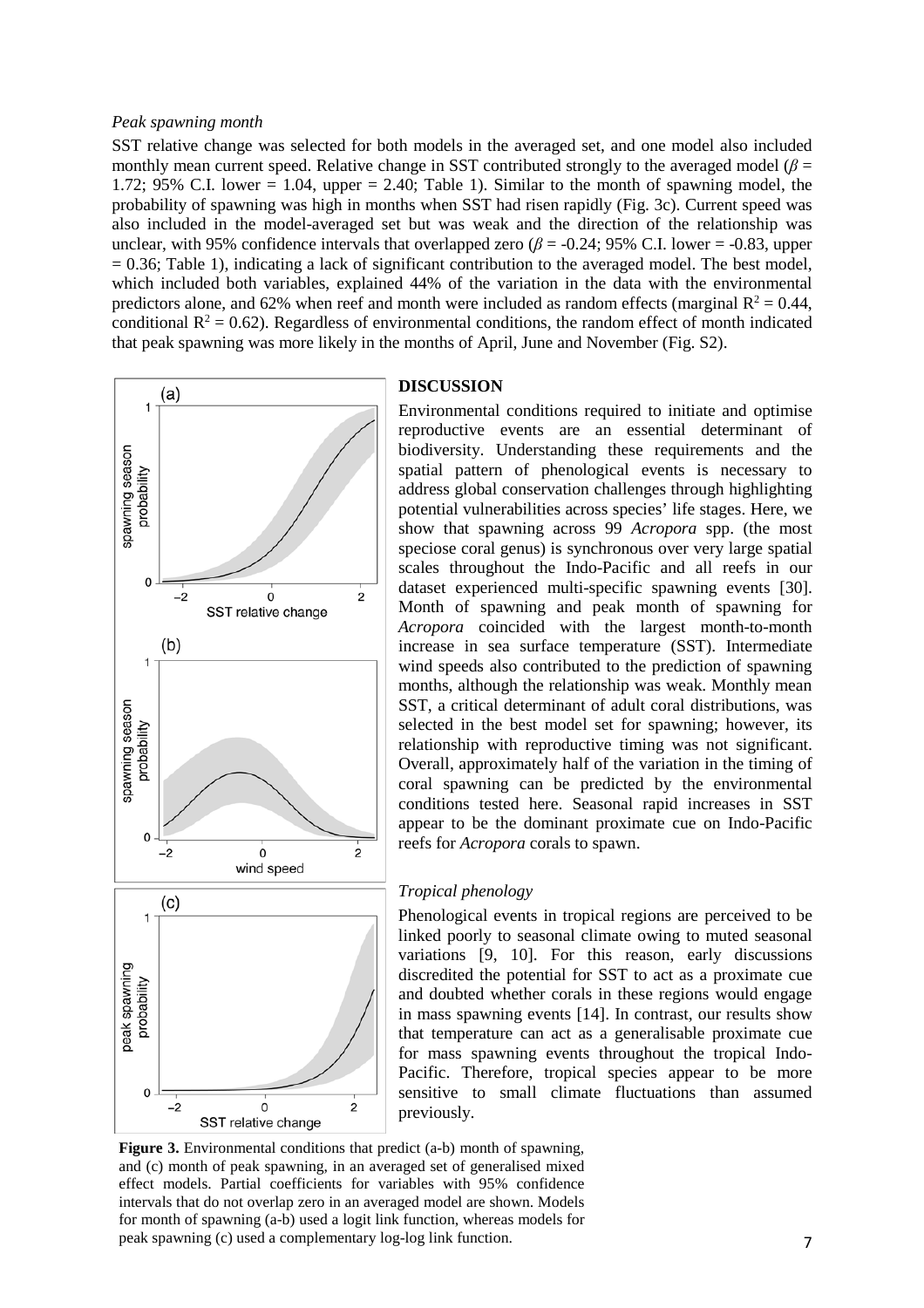Phenological events in the tropics have also been predicted to be more closely tied to biotic, rather than abiotic cues, because mistiming would create fewer physiological issues, thus the selection for timing would be weak [9]. The absence of biotic factors from our analyses could explain the high conditional  $\mathbb{R}^2$ , which implies that additional variables related to specific months explain 18% of the variation in month of spawning and peak month. For instance, coral spawning times might have evolved to avoid times of highest predator abundance. Stomach content analyses during mass spawning on the Great Barrier Reef, Australia, showed that multiple fish species switched from an omnivorous diet to one predominantly of coral spawn [37, 38]. Indeed, biotic interactions have been associated strongly with phenology in other species groups [e.g., 39]. Unfortunately, there are no detailed data on predator abundance and diet switching across a large geographic extent that would allow us to test the importance of interactions for coral spawning directly.

#### *Proximate cues*

Temperature was the foremost environmental variable thought to control seasonal patterns in the initial discussions on the phenomenon of coral mass spawning [12, 14, 16, 40]. Strong evidence for a role of SST at a regional scale comes from the split spawning of corals in the central GBR [16]: at the same latitude and separated by only 60 km, species on inshore reefs spawned a month earlier than colonies of the same species at mid- and outer shelf reefs. These spawning peaks were correlated with SST that had warmed a month earlier closer to the mainland [22]. Our analyses confirm these original ideas, albeit with a focus on rates of temperature increase rather than monthly mean SST. Similarly, many terrestrial species respond to growing degree days, which is the integral of temperature over time, and is a stronger predictor of butterfly emergence than calendar date [41].

Conversely, more recent work had largely dismissed the role for temperature and focused instead on solar insolation – in our analysis captured by PAR [23, 28]. The assumed mechanism in this latter work was that solar insolation mediated coral energy acquisition via symbiotic algae, leading to gamete production. Although we do not dismiss a contribution of solar derived energy, we did not find PAR to be of predictive value for Indo-Pacific *Acropora* spp. spawning phenology.

One reason for this discrepancy could be, as noted by Penland *et al.* [23], that solar insolation covers a wide bandwidth (300-5000 nm) of which PAR is a relatively narrow component (360-700 nm). Therefore, solar insolation (PAR was not readily available at that time) might be a poor proxy for energy acquisition leading to premature conclusions. Another reason might lie in the samples used for these analyses. Penland *et al.* [23] had data from only four Pacific sites, whilst the sites included by van Woesik *et al.* [28] were in the Atlantic, which has undergone a different evolutionary history and contains an order of magnitude fewer hard coral species than the Indo-Pacific, with only twelve species included in that analysis. Similarly, rainfall was identified to interact with temperature as a cue in previous analyses [25], but this was for one species only and therefore, cannot provide evidence for rainfall as a cue that can be generalised across species and regions. Our comprehensive analysis across geographic space and species supports the original ideas, and suggests temperature is the major cue that initiates coral spawning.

Proximate cues for phenological events must be reliable and indicate onset of environmental or other conditions that will ensure optimum reproductive success for species to evolve to detect and respond to them [9]. Light availability, of which PAR is a part, is dependent on water clarity and cloud cover, which local conditions such as river discharge can influence strongly [42]. As a result, PAR might provide a less reliable cue compared with the rate of SST rise. However, light is thought to be important on shorter time scales: for example, photoreceptors sensitive to the blue spectrum in moonlight are hypothesised to initiate night time release of gametes during a particular lunar phase [43].

Absolute SST is also susceptible to fluctuations, albeit on longer decadal scales, which could curtail selection for corals that respond to this as a proximate cue. For instance, cyclical phenomena such as the El Niño-Southern Oscillation (ENSO), can warm sections of the Pacific Ocean more than 2°C approximately every 2-7 years [44]. Experimental and observational evidence suggest that Cnidaria, the phylum to which corals belong, have developmental programs (e.g., gamete/larval release, settlement, metamorphosis) that coincide with sustained seasonal shifts in temperature [43].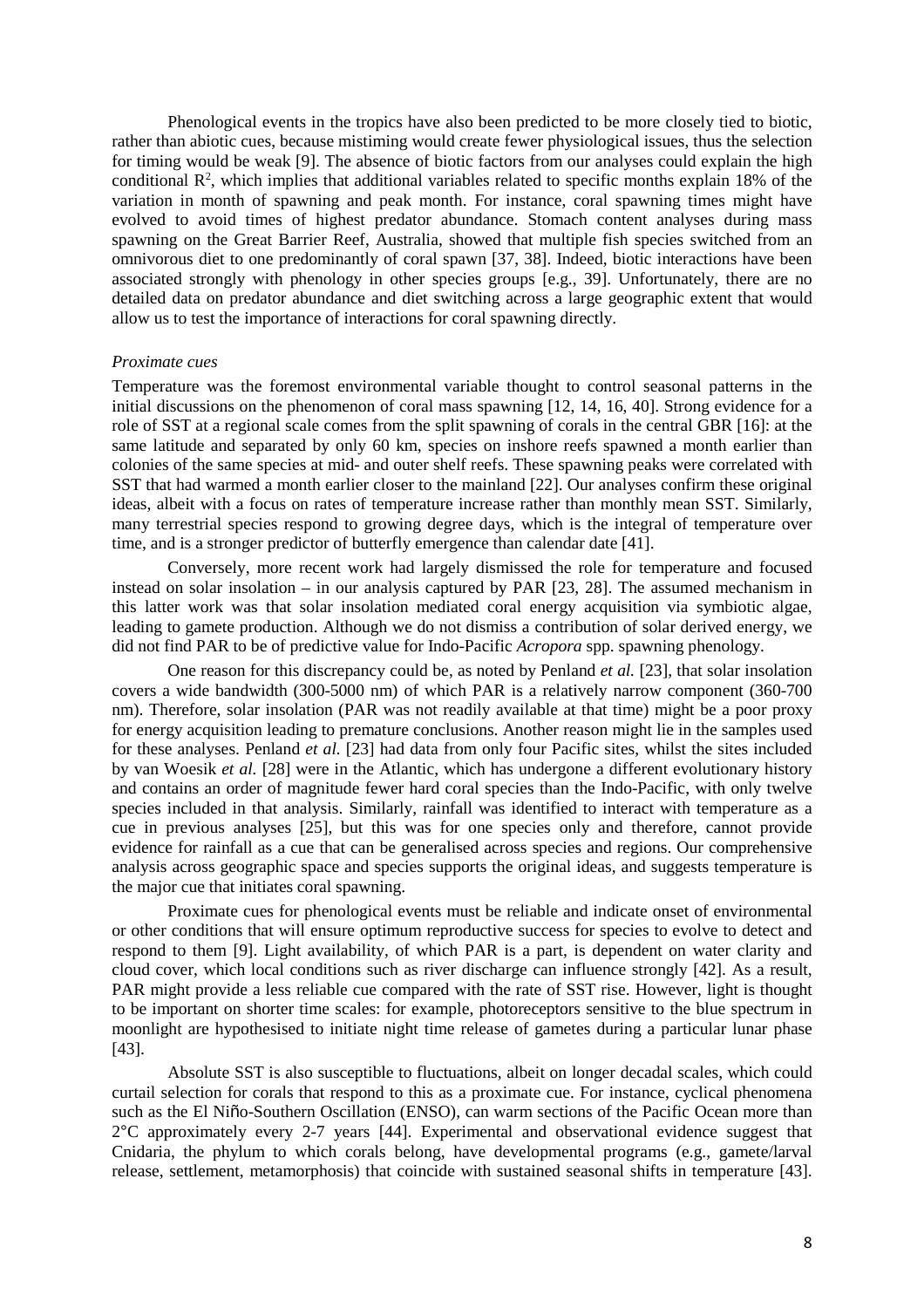This evidence fits with the idea that changes in temperature are better proximate cues than absolute temperatures. Thermoreceptors in Cnidaria are poorly understood [45] and might provide a fruitful avenue for research to identify underlying detection mechanisms for the proximate cue.

#### *Ultimate drivers and mechanism*

The ultimate reason corals would evolve to spawn during the fastest rate of SST increase is more difficult to ascertain. Even in the most well studied systems, such as reproductive phenology of the pied flycatcher (*Ficedula hypoleuca*), there are ongoing struggles to resolve mechanistic explanations underlying phenological timing [39]. To truly elucidate the mechanisms of phenology, detailed experiments across a broad biogeographic extent over evolutionary time scales are necessary. Climate change is providing a natural experiment along these lines in some cases [46] but long time series are still required to take advantage of this opportunity. Unfortunately, these do not exist for most organisms and we must therefore speculate on the most plausible explanation given the data available.

Proposed mechanistic explanations underlying the proximate seasonal SST rise cue include synchronous spawning to maximise gamete density, plus a possible temperature effect on sperm motility. In addition to temperature averages, the accumulation of energy through periods of rising temperature might be an important driver of physiological processes related to reproduction: the onset of gametogenesis in corals has been linked experimentally to temperature [47].

However, the simplest possibility to consider is that the ultimate reason for synchronised gamete release is to ensure maximum chances for egg and sperm to come into contact regardless of external conditions. In this case, multiple species would spawn simultaneously purely because they are similar physiologically and therefore constrained to recognise a relatively narrow suite of cues [14]. The trade-off associated with such multi-specific gamete release is an increased probability of unviable hybrids [12] and negative density-dependence [15]. However, it seems implausible that there has not also been selection for spawning times to coincide with environmental conditions that are optimal for fertilisation and subsequent larval survival, particularly because fertilisation is external, and therefore, exposed to the elements. Therefore, corals are likely to have been subjected to selection pressures that ensure conditions at the time of spawning will maximise fertilisation success and larval survival. Our results show that absolute temperature during the greatest rate of SST rise varied greatly across the Indo-Pacific, but in general it was below the maximum and well above the minimum. This suggests either coral propagules are insensitive to absolute temperature, or that they are locally adapted to regional thermal regimes.

Evidence for local adaptation in early life stages of corals has been revealed in experimental situations, where larvae of the same species from populations at different latitudes respond differently to temperature treatments: larvae from lower latitude populations are more tolerant of higher temperatures [3]. High SST (2-4°C above ambient at time of spawning) is associated with an increased frequency of abnormal embryos, lower survival rates, and greatly reduced fertilisation success in *Acropora* species [3, 48]. Whilst the small magnitude of intra-annual temperature fluctuations in the tropics means it is unlikely that the temperature during the month of fastest SST rise is 2-4°C below the annual maximum SST, a shift in temperature could provide a thermal safety margin to ensure corals can fertilise even when inter-decadal cycles, such as ENSO events, generate positive temperature anomalies.

Intermediate wind speed is likely to contribute through the generation of water movement that ensures horizontal advection of gametes but without inducing excessive vertical mixing (as would result from higher winds) that could take gametes deeper in the water column. Some agitation is required to quickly break apart egg and sperm cells that are released together in mucous-wrapped bundles from the adult corals [12]. It is particularly important to break up these bundles rapidly because evidence suggests that self-fertilisation is rarely successful compared with cross-fertilisation amongst individuals of the same species [49]. Ultimately, the optimum fertilisation success achieved from water movement and avoidance of maximum annual SST provides a plausible explanation for coral spawning phenology.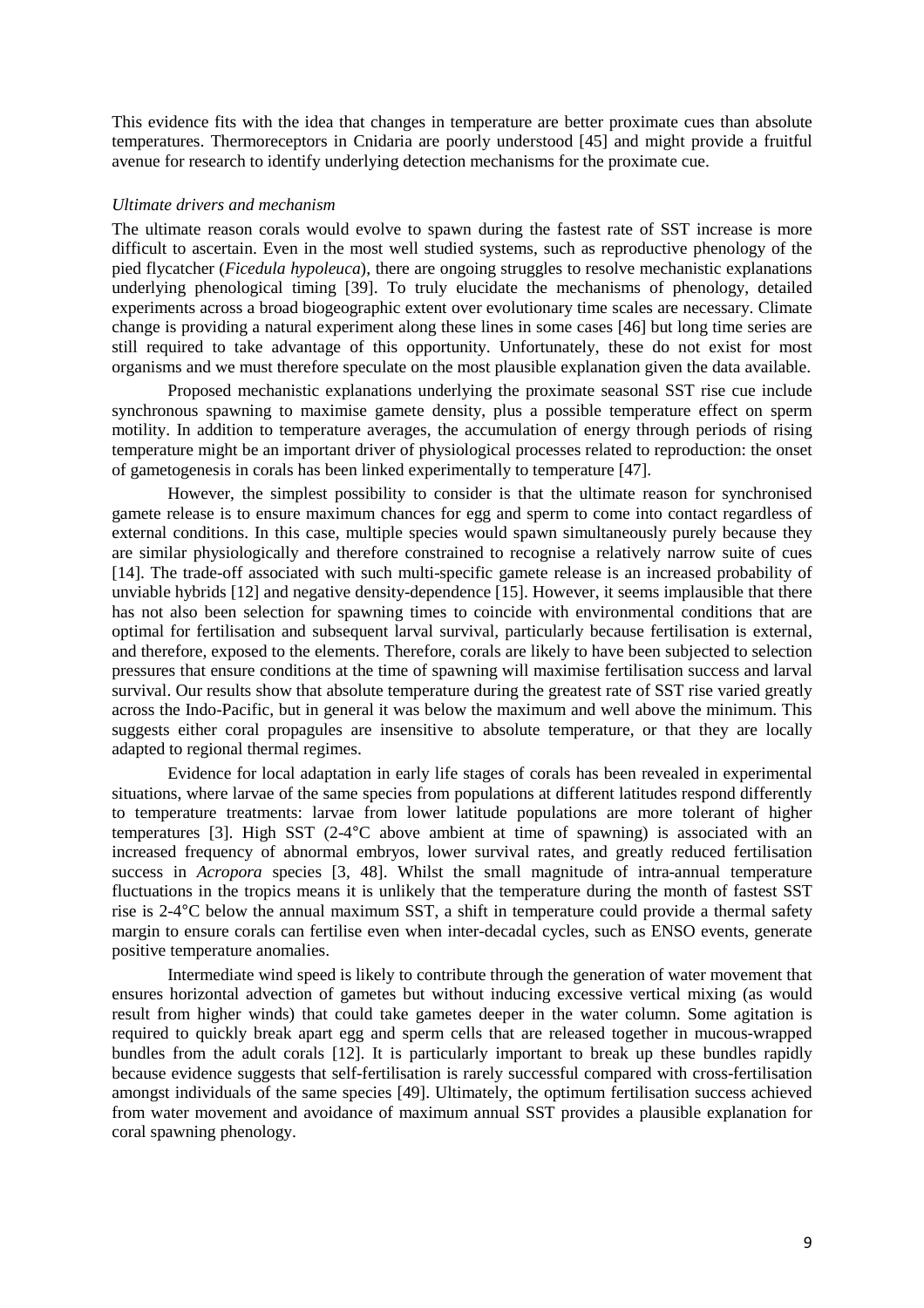# **CONCLUSION**

Seasonal rapid increase in SST has the potential to provide a proximate environmental cue to synchronise mass coral spawning phenology across the Indo-Pacific, with a secondary role for moderate winds. The use of temperature as a phenological cue is widespread across species; however, in this case it is the shift in temperature, rather than the absolute SST, that initiates coral gamete release. While there is high confidence that SST will rise over the coming decades [50], if the difference in SST between months is maintained, the same month will continue to experience the greatest rise in SST. Under these conditions, the impact of climate change on coral reproductive timing might be minimal relative to species that rely on absolute temperatures, which have already experienced shifting phenologies [46]. Specific projections of intra-annual SST derivatives under climate change scenarios would provide further context in which to consider our results.

An alternative scenario in response to climate change is that the proximate cue of SST rise and the ultimate selective force might become decoupled [51]. Rising SST, shifted currents, altered nutrient distributions, and increased frequencies of extreme events are projected for the oceans over the coming decades [50, 52]. For corals that cannot adapt through behavioural plasticity or rapid evolution, decoupling is a real danger. If the month of greatest rise in SST remains stable while the optimum environmental conditions for fertilisation and larval survival shift to a different month, decoupling of proximate and ultimate drivers could lead to sub-optimal population replenishment. Ultimately, this reproductive decline could further exacerbate the threat of climate change for corals and the wider reef ecosystem.

# **DATA ACCESSIBILITY**

The datasets supporting this article have been uploaded as part of the supplementary material (Table S1).

# **COMPETING INTERESTS**

We have no competing interests.

**AUTHOR CONTRIBUTIONS:** AHB, JM and SK designed the study, AE, JG, AGB, AHB, MLB, JB, SP, RvH and SFH collected the data, SK performed the analyses, SK, AHB and JM wrote the manuscript, all authors contributed equally to editing the manuscript. All authors gave final approval for publication.

# **ACKNOWLEDGEMENTS**

Thanks to K. A. Marske for helpful discussions and M.K. Borregaard for help with figures. The contents in this manuscript are solely the opinions of the authors and do not constitute a statement of policy, decision or position on behalf of NOAA or the U.S. Government.

#### **FUNDING**

We are grateful for funding support from VILLUM FONDEN (SK, grant number 10114), the Danish National Research Foundation for support to the Center for Macroecology, Evolution and Climate (SK, CR, grant number DNRF96), the Australian Research Council Centre of Excellence for Coral Reef Studies (AB, SK), the European Research Commission Marie Curie Actions program (JAM), the King Abdullah University of Science and Technology (MLB) and NOAA Coral Reef Conservation Program (SFH and RvH).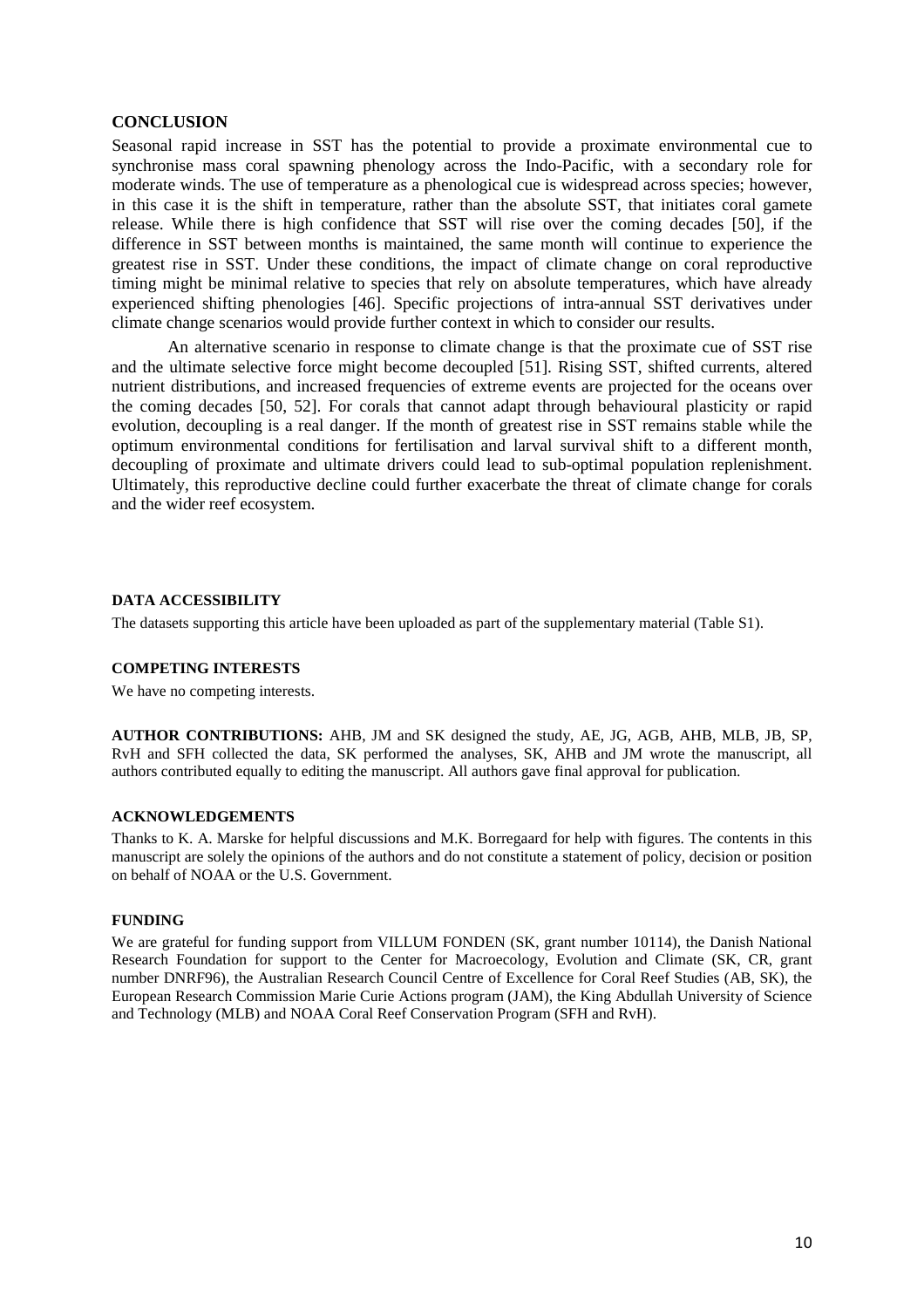# **REFERENCES**

[1] Chuine, I. 2010 Why does phenology drive species distribution? *Proc. Roy. Soc. B* **365**, 3149-3160. (doi:10.1098/rstb.2010.0142).

[2] Keith, S.A., Herbert, R.J.H., Norton, P.A., Hawkins, S.J. & Newton, A.C. 2011 Individualistic species limitations of climate-induced range expansions generated by meso-scale dispersal barriers. *Divers. Distr.* **17**, 275-286. (doi:10.1111/j.1472-4642.2010.00734.x).

[3] Woolsey, E.S., Keith, S.A., Byrne, M., Schmidt-Roach, S. & Baird, A.H. 2015 Latitudinal variation in thermal tolerance thresholds of early life stages of corals. *Coral Reefs* **34**, 471-478. (doi:10.1007/s00338-014- 1253-z).

[4] Forrest, J. & Miller-Rushing, A.J. 2010 Toward a synthetic understanding of the role of phenology in ecology and evolution. *Proc. Roy. Soc. B* **365**, 3101-3112. (doi:10.1098/rstb.2010.0145).

[5] Colinet, H., Sinclair, B.J., Vernon, P. & Renault, D. 2015 Insects in Fluctuating Thermal Environments. *Ann. Rev. Entomol.* **60**, 123-140. (doi:doi:10.1146/annurev-ento-010814-021017).

[6] Visser, M.E., Holleman, L.J.M. & Caro, S.P. 2009 Temperature has a causal effect on avian timing of reproduction. *Proc. Roy. Soc. B* **276**, 2323-2331. (doi:10.1098/rspb.2009.0213).

[7] Mooij, W.M., De Senerpont Domis, L.N. & Hülsmann, S. 2008 The impact of climate warming on water temperature, timing of hatching and young-of-the-year growth of fish in shallow lakes in the Netherlands. *J. Sea Res.* **60**, 32-43. (doi:10.1016/j.seares.2008.03.002).

[8] Badeck, F.-W., Bondeau, A., Böttcher, K., Doktor, D., Lucht, W., Schaber, J. & Sitch, S. 2004 Responses of spring phenology to climate change. *New Phytologist* **162**, 295-309. (doi:10.1111/j.1469-8137.2004.01059.x).

[9] Pau, S., Wolkovich, E.M., Cook, B.I., Davies, T.J., Kraft, N.J.B., Bolmgren, K., Betancourt, J.L. & Cleland, E.E. 2011 Predicting phenology by integrating ecology, evolution and climate science. *Global Change Biol.* **17**, 3633-3643. (doi:10.1111/j.1365-2486.2011.02515.x).

[10] Burrows, M.T., Schoeman, D.S., Buckley, L.B., Moore, P., Poloczanska, E.S., Brander, K.M., Brown, C., Bruno, J.F., Duarte, C.M., Halpern, B.S., et al. 2011 The Pace of Shifting Climate in Marine and Terrestrial Ecosystems. *Science* **334**, 652-655. (doi:10.1126/science.1210288).

[11] Mercier, A. & Hamel, J.-F. 2010 Synchronized breeding events in sympatric marine invertebrates: role of behavior and fine temporal windows in maintaining reproductive isolation. *Behav. Ecol. Sociobiol.* **64**, 1749- 1765. (doi:10.1007/s00265-010-0987-z).

[12] Oliver, J. & Babcock, R. 1992 Aspects of the fertilization ecology of broadcast spawning corals: sperm dilution effects and in situ measurements of fertilization. *Biol. Bull.* **183**, 409-417. (doi:10.2307/1542017).

[13] Levitan, D.R., Fukami, H., Jara, J., Kline, D., McGovern, T.M., McGhee, K.E., Swanson, C.A., Knowlton, N. & Bonhomme, F. 2004 Mechanisms of reproductive isolation among sympatric broadcast-spawning corals of the *Montastraea annularis* species complex. *Evolution* **58**, 308-323. (doi:10.1554/02-700).

[14] Oliver, J.K., Babcock, R.C., Harrison, P.L. & Willis, B.L. 1988 Geographic extent of mass coral spawning: clues to ultimate causal factors. *Proc. Sixth International Coral Reef Symp., Australia* **2**, 803-810.

[15] Kelly, D. & Sork, V.L. 2002 Mast Seeding in Perennial Plants: Why, How, Where? *Ann. Rev. Ecol. Evol. Syst.* **33**, 427-447. (doi:10.1146/annurev.ecolsys.33.020602.095433).

[16] Willis, B.L., Babcock, R.C., Harrison, P.L., Oliver, J.K. & Wallace, C.C. 1985 Patterns in the mass spawning of corals on the Great Barrier Reef from 1981 to 1984. *Proc. Fifth International Coral Reef Congress, Tahiti* **4**, 343-348.

[17] Harrison, R.L., Babcock, R.C., Bull, G.D., Oliver, J.K., Wallace, C.C. & Willis, B.L. 1984 Mass spawning in tropical reef corals. *Science* **223**, 1186-1189. (doi:10.1126/science.223.4641.1186).

[18] Harrison, P.L. & Wallace, C.C. 1990 Reproduction, dispersal and recruitment of scleractinian corals. *Ecosystems of the World* **25**, 133-207.

[19] Guest, J.R., Baird, A.H., Goh, B.P.L. & Chou, L.M. 2005 Seasonal reproduction in equatorial reef corals. *Invert. Reprod. Devel.* **48**, 207-218. (doi:10.1080/07924259.2005.9652186).

[20] Kaniewska, P., Alon, S., Karako-Lampert, S., Hoegh-Guldberg, O. & Levy, O. 2015 Signaling cascades and the importance of moonlight in coral broadcast mass spawning. *eLife* **4**. (doi:10.7554/eLife.09991).

[21] Sweeney, A.M., Boch, C.A., Johnsen, S. & Morse, D.E. 2011 Twilight spectral dynamics and the coral reef invertebrate spawning response. *J. Exp. Biol.* **214**, 770-777. (doi:10.1242/jeb.043406).

[22] Babcock, R.C., Bull, G.D., Harrison, P.L., Heyward, A.J., Oliver, J.K., Wallace, C.C. & Willis, B.L. 1986 Synchronous spawnings of 105 scleractinian coral species on the Great Barrier Reef. *Mar. Biol.* **90**, 379-394. (doi:10.1007/BF00428562).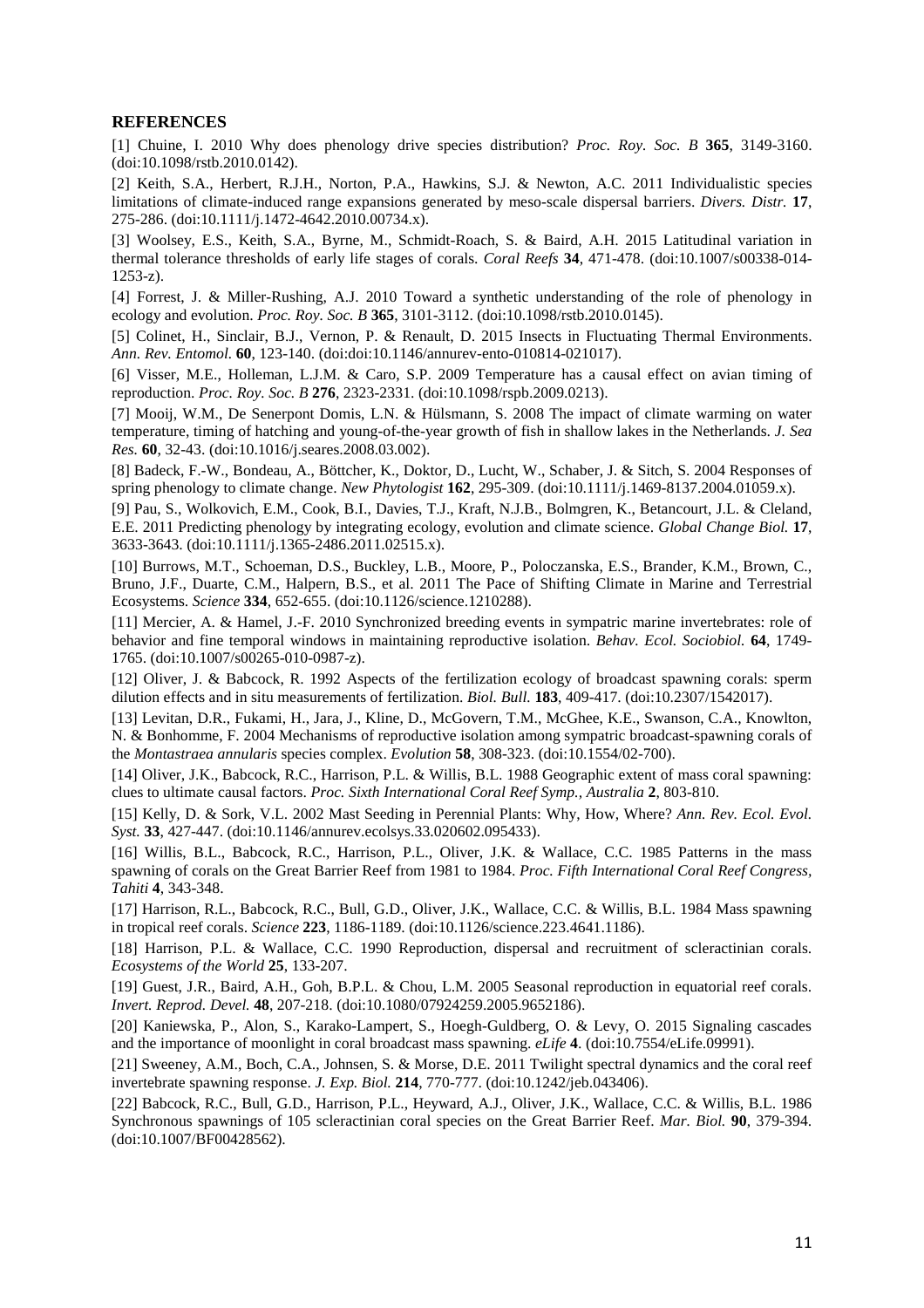[23] Penland, L., Kloulechad, J., Idip, D. & Van Woesik, R. 2004 Coral spawning in the western Pacific Ocean is related to solar insolation: Evidence of multiple spawning events in Palau. *Coral Reefs* **23**, 133-140. (doi:10.1007/s00338-003-0362-x).

[24] Van Woesik, R. 2010 Calm before the spawn: Global coral spawning patterns are explained by regional wind fields. *Proc. Roy. Soc. B* **277**, 715-722. (doi:10.1098/rspb.2009.1524).

[25] Mendes, J.M. & Woodley, J.D. 2002 Timing of reproduction in *Montastraea annularis*: relationship to environmental variables. *Mar. Ecol. Prog. Ser.* **227**, 241-251. (doi:10.3354/meps227241).

[26] Padilla-Gamino, J.L. & Gates, R.D. 2012 Spawning dynamics in the Hawaiian reef-building coral *Montipora capitata*. *Mar. Ecol. Prog. Ser.* **449**, 145-160. (doi:10.3354/meps09530).

[27] Mangubhai, S. & Harrison, P.L. 2009 Extended breeding seasons and asynchronous spawning among equatorial reef corals in Kenya. *Mar. Ecol. Prog. Ser.* **374**, 305-310. (doi:10.3354/meps07910).

[28] Van Woesik, R., Lacharmoise, F. & Köksal, S. 2006 Annual cycles of solar insolation predict spawning times of Caribbean corals. *Ecol. Lett.* **9**, 390-398. (doi:10.1111/j.1461-0248.2006.00886.x).

[29] Wallace, C.C., Done, B.J. & Muir, P.R. 2012 *Revision and catalogue of worldwide staghorn corals Acropora and Isopora (Scleractinia: Acroporidae) in the Museum of Tropical Queensland*. Australia, Queensland Museum.

[30] Baird, A.H., Birrell, C.L., Hughes, T.P., McDonald, A., Nojima, S., Page, C.A., Pratchett, M.S. & Yamasaki, H. 2009 Latitudinal variation in reproductive synchrony in *Acropora* assemblages: Japan vs. Australia. *Galaxea* **11**, 101-108. (doi:10.3755/galaxea.11.101).

[31] Bonjean, F. & Lagerloef, G.S.E. 2002 Diagnostic Model and Analysis of the Surface Currents in the Tropical Pacific Ocean. J. Phys. Oceanogr. 32, 2938-2954. (doi:10.1175/1520-Phys. Oceanogr. **32**, 2938-2954. (doi:10.1175/1520-0485(2002)032<2938:DMAAOT>2.0.CO;2).

[32] Bolker, B. 2008 Modeling Variance. In *Ecological models and data in R* (ed. B. Bolker), pp. 316-336. New Jersey, Princeton University Press.

[33] Nakagawa, S. & Schielzeth, H. 2012 A general and simple method for obtaining R^2 from Generalized Linear Mixed-effects Models. *Methods Ecol. Evol.* **4**, 133-142. (doi:10.1111/j.2041-210x.2012.00261.x ).

[34] R Development Core Team. 2014 R: A Language and Environment for Statistical Computing. Vienna, R Foundation for Statistical Computing.

[35] Bates, D., Maechler, M., Bolker, B. & Walker, S. 2014 lme4: Linear mixed-effects models using S4 classes. R package version 1.1-7. http://CRAN.R-project.org/package=lme4.

[36] Barton, K. 2015 MuMIn: Multi-model inference. R package version 1.14.0. http://CRAN.Rproject.org/package=MuMIn.

[37] Westneat, M. & Resing, J. 1988 Predation on coral spawn by planktivorous fish. *Coral Reefs* **7**, 89-92. (doi:10.1007/BF00301646).

[38] Pratchett, M.S., Gust, N., Goby, G. & Klanten, S.O. 2001 Consumption of coral propagules represents a significant trophic link between corals and reef fish. *Coral Reefs* **20**, 13-17. (doi:10.1007/s003380000113).

[39] Visser, M.E., Gienapp, P., Husby, A., Morrisey, M., de la Hera, I., Pulido, F. & Both, C. 2015 Effects of Spring Temperatures on the Strength of Selection on Timing of Reproduction in a Long-Distance Migratory Bird. *PLoS Biol* **13**, e1002120. (doi:10.1371/journal.pbio.1002120).

[40] Oliver, J.K. & Willis, B.L. 1987 Coral-spawn slicks in the Great Barrier Reef: preliminary observations. *Mar. Biol.* **94**, 521-529. (doi:10.1007/BF00431398).

[41] Cayton, H.L., Haddad, N.M., Gross, K., Diamond, S.E. & Ries, L. 2015 Do growing degree days predict phenology across butterfly species? *Ecology* **96**, 1473-1479. (doi:10.1890/15-0131.1).

[42] Fabricius, K.E., Logan, M., Weeks, S. & Brodie, J. 2014 The effects of river run-off on water clarity across the central Great Barrier Reef. *Mar. Poll. Bull.* **84**, 191-200. (doi:10.1016/j.marpolbul.2014.05.012).

[43] Bosch, T.C.G., Adamska, M., Augustin, R., Domazet-Loso, T., Foret, S., Fraune, S., Funayama, N., Grasis, J., Hamada, M., Hatta, M., et al. 2014 How do environmental factors influence life cycles and development? An experimental framework for early-diverging metazoans. *BioEssays* 36, 1185-1194. experimental framework for early-diverging metazoans. *BioEssays* 36, (doi:10.1002/bies.201400065).

[44] Cobb, K.M., Charles, C.D., Cheng, H. & Edwards, R.L. 2003 El Nino/Southern Oscillation and tropical Pacific climate during the last millennium. *Nature* **424**, 271-276. (doi:10.1038/nature01779).

[45] Hroudova, M., Vojta, P., Strnad, H., Krejcik, Z., Ridl, J., Paces, J., Vlcek, C. & Paces, V. 2012 Diversity, Phylogeny and Expression Patterns of Pou and Six Homeodomain Transcription Factors in Hydrozoan Jellyfish Craspedacusta sowerbyi. *PLoS ONE* **7**, e36420. (doi:10.1371/journal.pone.0036420).

[46] Parmesan, C. & Yohe, G. 2003 A globally coherent fingerprint of climate change impacts across natural systems. *Nature* **421**, 37-42. (doi:10.1038/nature01286).